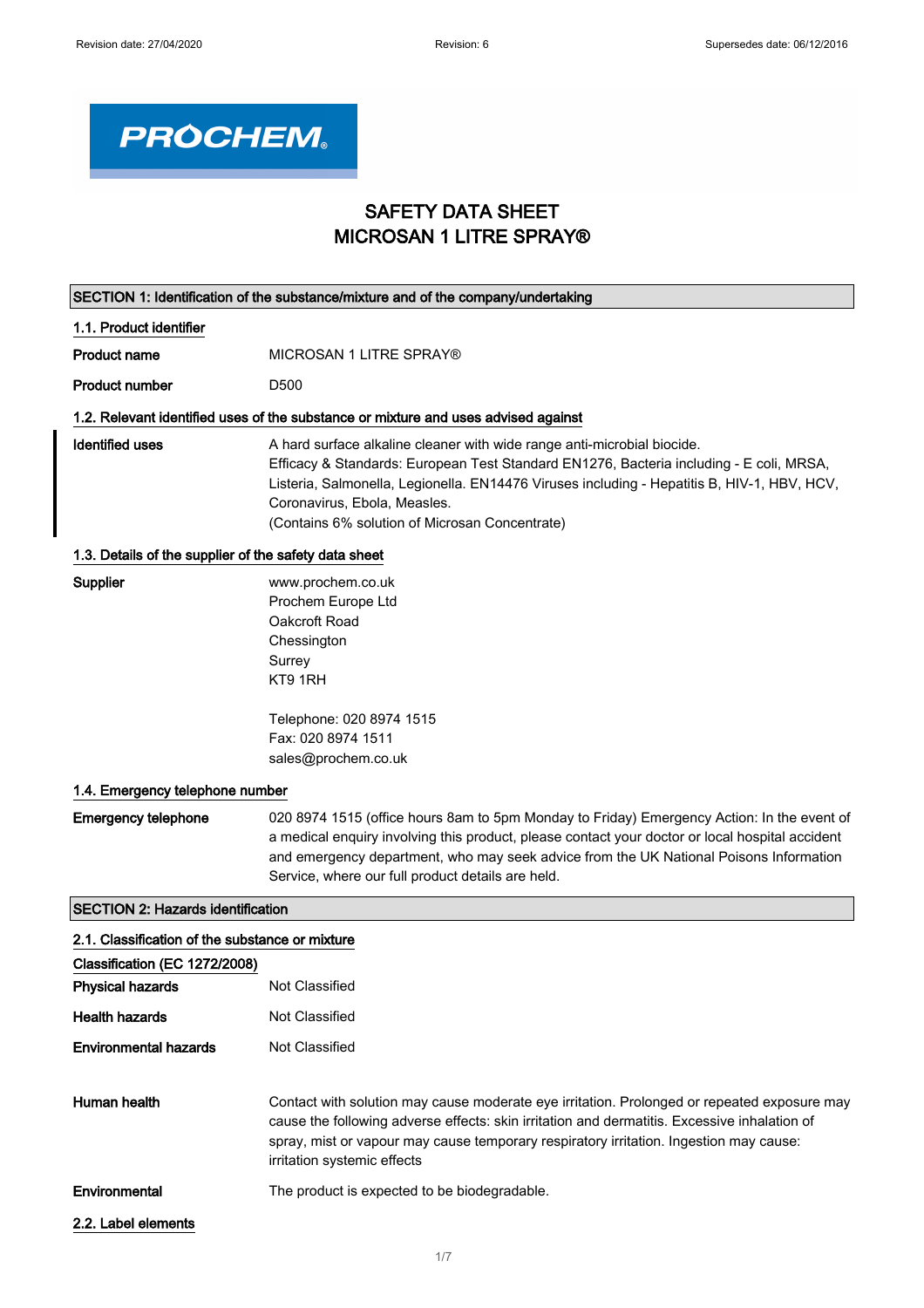| <b>Hazard statements</b>        | NC Not Classified                                                                                                                                                                                                         |
|---------------------------------|---------------------------------------------------------------------------------------------------------------------------------------------------------------------------------------------------------------------------|
| <b>Precautionary statements</b> | P <sub>102</sub> Keep out of reach of children.<br>P262 Do not get in eyes, on skin, or on clothing.                                                                                                                      |
|                                 | P280 Wear protective gloves.<br>P305+P351+P338 IF IN EYES: Rinse cautiously with water for several minutes. Remove<br>contact lenses, if present and easy to do. Continue rinsing.<br>P313 Get medical advice/ attention. |
| Detergent labelling             | $\le$ 5% disinfectants, $\le$ 5% perfumes                                                                                                                                                                                 |

### 2.3. Other hazards

See section 8 for details of exposure limits.

| <b>SECTION 3: Composition/information on ingredients</b>                                                     |                          |  |
|--------------------------------------------------------------------------------------------------------------|--------------------------|--|
| 3.2. Mixtures                                                                                                |                          |  |
| Didecyldimethylammonium chloride                                                                             | $1\%$                    |  |
| CAS number: 7173-51-5                                                                                        | EC number: 230-525-2     |  |
| M factor (Acute) = $10$                                                                                      | M factor (Chronic) = $1$ |  |
| Classification<br>Acute Tox. 3 - H301<br>Skin Corr. 1B - H314<br>Eye Dam. 1 - H318<br>Aquatic Acute 1 - H400 |                          |  |
| Aquatic Chronic 1 - H410                                                                                     |                          |  |

The Full Text for all R-Phrases and Hazard Statements are Displayed in Section 16.

### SECTION 4: First aid measures

### 4.1. Description of first aid measures

| Inhalation                                                                      | Move affected person to fresh air at once. Get medical attention if any discomfort continues.                                                                                             |
|---------------------------------------------------------------------------------|-------------------------------------------------------------------------------------------------------------------------------------------------------------------------------------------|
| Ingestion                                                                       | Rinse mouth thoroughly with water. Give plenty of water to drink. Get medical attention<br>immediately. Never give anything by mouth to an unconscious person. Do not induce<br>vomiting. |
| <b>Skin contact</b>                                                             | Wash skin thoroughly with soap and water. Get medical attention if irritation persists after<br>washing.                                                                                  |
| Eye contact                                                                     | Remove any contact lenses and open eyelids wide apart. Continue to rinse for at least 15<br>minutes. Continue to rinse for at least 15 minutes. Get medical attention.                    |
| 4.2. Most important symptoms and effects, both acute and delayed                |                                                                                                                                                                                           |
| Ingestion                                                                       | The product irritates mucous membranes and may cause abdominal discomfort if swallowed.<br>systemic effects                                                                               |
| Eye contact                                                                     | Contact with solution May irritate eyes and skin.                                                                                                                                         |
| 4.3. Indication of any immediate medical attention and special treatment needed |                                                                                                                                                                                           |
| Notes for the doctor                                                            | If swallowed: Rinse mouth thoroughly with water.                                                                                                                                          |
| <b>Specific treatments</b>                                                      | In the event of contact with eyes or ingestion seek immediate medical help.                                                                                                               |
| <b>SECTION 5: Firefighting measures</b>                                         |                                                                                                                                                                                           |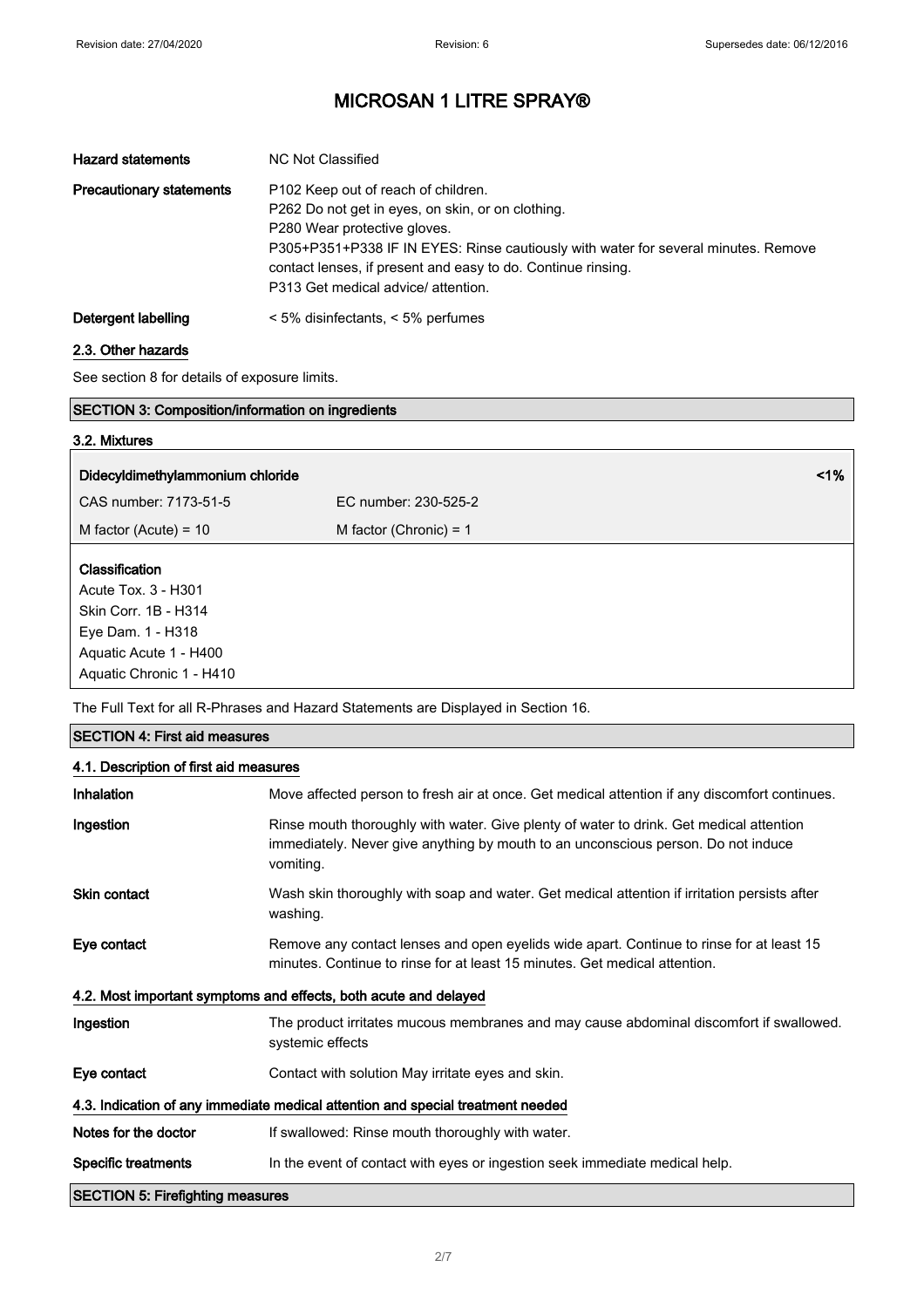## 5.1. Extinguishing media

| Suitable extinguishing media                              | The product is not flammable. Use fire-extinguishing media suitable for the surrounding fire.<br>Water spray, dry powder or carbon dioxide.                                                                                                                                                                                                                                                                                        |  |
|-----------------------------------------------------------|------------------------------------------------------------------------------------------------------------------------------------------------------------------------------------------------------------------------------------------------------------------------------------------------------------------------------------------------------------------------------------------------------------------------------------|--|
|                                                           | 5.2. Special hazards arising from the substance or mixture                                                                                                                                                                                                                                                                                                                                                                         |  |
| Specific hazards                                          | No unusual fire or explosion hazards noted.                                                                                                                                                                                                                                                                                                                                                                                        |  |
| <b>Hazardous combustion</b><br>products                   | Thermal decomposition or combustion products may include the following substances: Oxides<br>of carbon. Nitrous gases (NOx). Hydrogen chloride (HCl).                                                                                                                                                                                                                                                                              |  |
| 5.3. Advice for firefighters                              |                                                                                                                                                                                                                                                                                                                                                                                                                                    |  |
| Special protective equipment<br>for firefighters          | Wear self-contained breathing apparatus.                                                                                                                                                                                                                                                                                                                                                                                           |  |
| <b>SECTION 6: Accidental release measures</b>             |                                                                                                                                                                                                                                                                                                                                                                                                                                    |  |
|                                                           | 6.1. Personal precautions, protective equipment and emergency procedures                                                                                                                                                                                                                                                                                                                                                           |  |
| <b>Personal precautions</b>                               | Wear protective clothing as described in Section 8 of this safety data sheet.                                                                                                                                                                                                                                                                                                                                                      |  |
| 6.2. Environmental precautions                            |                                                                                                                                                                                                                                                                                                                                                                                                                                    |  |
| <b>Environmental precautions</b>                          | Do not discharge into drains or watercourses or onto the ground.                                                                                                                                                                                                                                                                                                                                                                   |  |
| 6.3. Methods and material for containment and cleaning up |                                                                                                                                                                                                                                                                                                                                                                                                                                    |  |
| Methods for cleaning up                                   | Absorb spillage with non-combustible, absorbent material. Collect and place in suitable waste<br>disposal containers and seal securely. Dispose of waste to licensed waste disposal site in<br>accordance with the requirements of the local Waste Disposal Authority. Spillages or<br>uncontrolled discharges into watercourses must be reported immediately to the Environmental<br>Agency or other appropriate regulatory body. |  |
| 6.4. Reference to other sections                          |                                                                                                                                                                                                                                                                                                                                                                                                                                    |  |
| Reference to other sections                               | For personal protection, see Section 8. For waste disposal, see Section 13.                                                                                                                                                                                                                                                                                                                                                        |  |
| <b>SECTION 7: Handling and storage</b>                    |                                                                                                                                                                                                                                                                                                                                                                                                                                    |  |
| 7.1. Precautions for safe handling                        |                                                                                                                                                                                                                                                                                                                                                                                                                                    |  |
| <b>Usage precautions</b>                                  | Wear protective clothing as described in Section 8 of this safety data sheet. Wash hands<br>thoroughly after handling. Wash contaminated clothing before reuse. Do not eat, drink or<br>smoke when using this product.                                                                                                                                                                                                             |  |
|                                                           | 7.2. Conditions for safe storage, including any incompatibilities                                                                                                                                                                                                                                                                                                                                                                  |  |
| <b>Storage precautions</b>                                | Store in closed original container at temperatures between 5°C and 30°C. Keep out of the<br>reach of children.                                                                                                                                                                                                                                                                                                                     |  |
| 7.3. Specific end use(s)                                  |                                                                                                                                                                                                                                                                                                                                                                                                                                    |  |
| Specific end use(s)                                       | The identified uses for this product are detailed in Section 1.2.                                                                                                                                                                                                                                                                                                                                                                  |  |
| SECTION 8: Exposure controls/Personal protection          |                                                                                                                                                                                                                                                                                                                                                                                                                                    |  |
| 8.1. Control parameters                                   |                                                                                                                                                                                                                                                                                                                                                                                                                                    |  |
| Ingredient comments                                       | No exposure limits known for ingredient(s).                                                                                                                                                                                                                                                                                                                                                                                        |  |
| 8.2. Exposure controls                                    |                                                                                                                                                                                                                                                                                                                                                                                                                                    |  |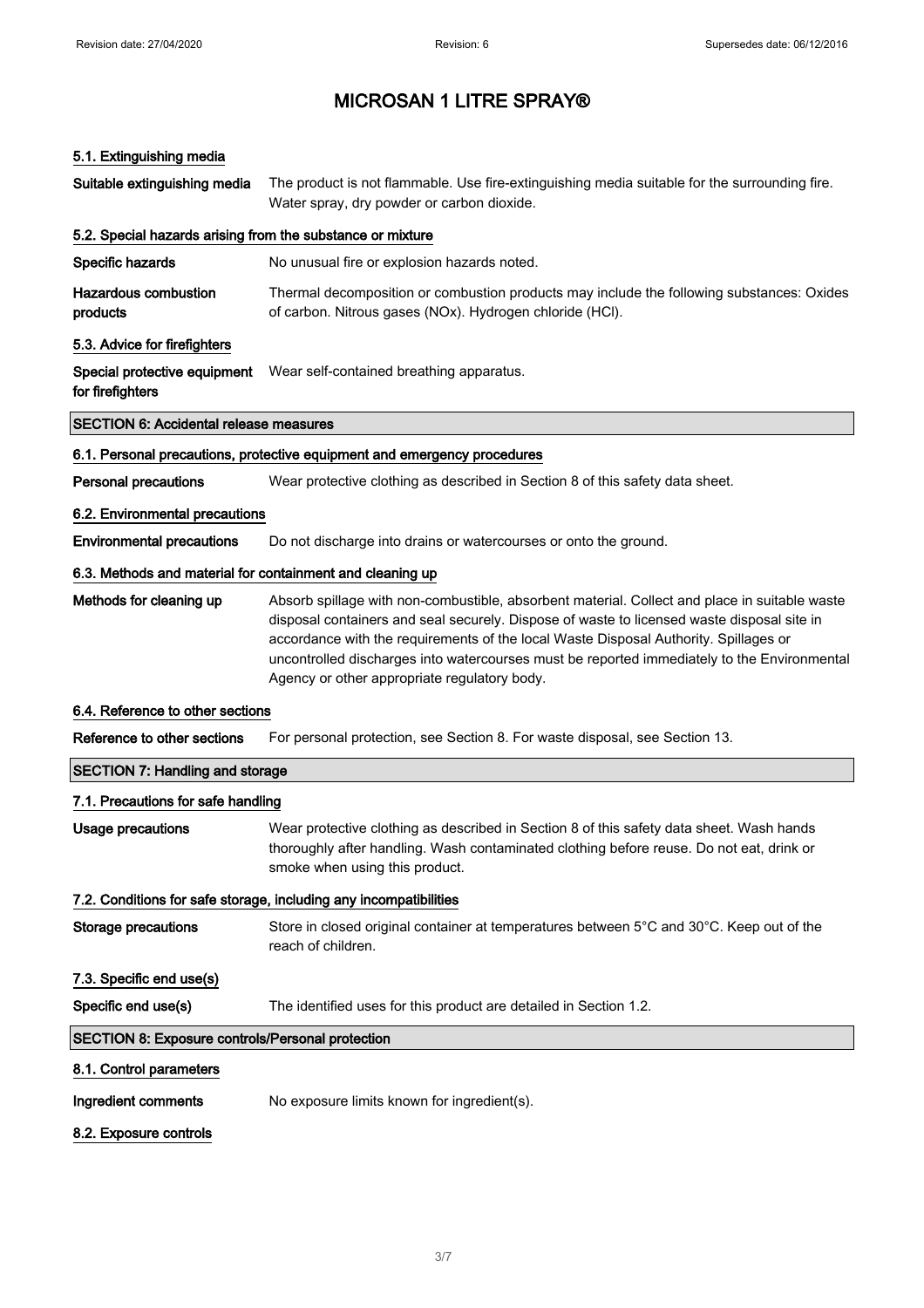#### Protective equipment

 $\overline{\phantom{1}}$ 

 $\mathbf{m}$ 

| Provide adequate ventilation.                                                                                                                                                                                                                                          |
|------------------------------------------------------------------------------------------------------------------------------------------------------------------------------------------------------------------------------------------------------------------------|
| Side shield safety glasses are recommended when handling concentrate or during spray<br>application.                                                                                                                                                                   |
| Wear protective gloves. It is recommended that gloves are made of the following material:<br>Nitrile rubber. Protective gloves should be inspected for wear before use and replaced<br>regularly in accordance with the manufacturers specifications.                  |
| Wash hands after handling. Wash contaminated clothing before reuse. Do not eat, drink or<br>smoke when using the product.                                                                                                                                              |
| For situations where recommended exposure limits may be exceeded or where there is a risk<br>of inhalation of fine spray mists, a suitable respirator face mask is recommended. Wear a<br>respirator fitted with the following cartridge: Particulate filter, type P3. |
|                                                                                                                                                                                                                                                                        |

## SECTION 9: Physical and chemical properties

# Appearance Clear liquid. Colour Straw. Odour Apple. Odour threshold Not determined. pH pH (concentrated solution): 9.5

9.1. Information on basic physical and chemical properties

| рH                                              | pH (concentrated solution): 9.5 |
|-------------------------------------------------|---------------------------------|
| <b>Melting point</b>                            | Not determined.                 |
| Initial boiling point and range                 | $100^{\circ}$ C                 |
| Flash point                                     | Not applicable.                 |
| <b>Evaporation rate</b>                         | Not determined.                 |
| Upper/lower flammability or<br>explosive limits | Not applicable.                 |
| Vapour pressure                                 | Not determined.                 |
| Vapour density                                  | Not determined.                 |
| <b>Relative density</b>                         | 1.0                             |
| Solubility(ies)                                 | Soluble in water.               |
| <b>Partition coefficient</b>                    | Not determined.                 |
| Auto-ignition temperature                       | Not determined.                 |
| <b>Viscosity</b>                                | Not determined.                 |
| <b>Explosive properties</b>                     | Not applicable.                 |
| <b>Oxidising properties</b>                     | Not applicable.                 |

9.2. Other information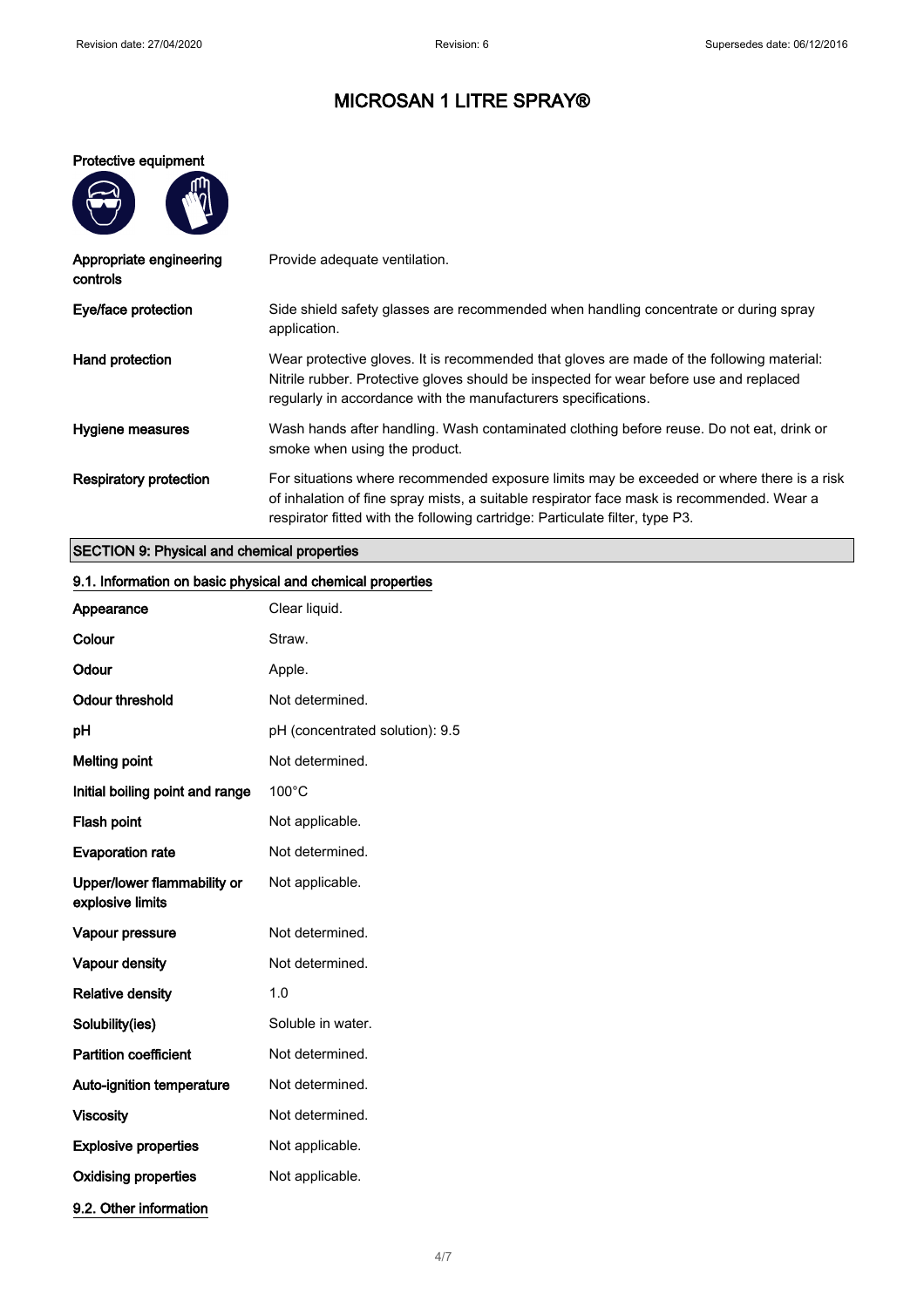| Other information                                              | None.                                                                                                                                                                                                         |
|----------------------------------------------------------------|---------------------------------------------------------------------------------------------------------------------------------------------------------------------------------------------------------------|
| <b>SECTION 10: Stability and reactivity</b>                    |                                                                                                                                                                                                               |
| 10.1. Reactivity                                               |                                                                                                                                                                                                               |
| Reactivity                                                     | There are no known reactivity hazards associated with this product.                                                                                                                                           |
| 10.2. Chemical stability                                       |                                                                                                                                                                                                               |
| <b>Stability</b>                                               | Stable at normal ambient temperatures and when used as recommended.                                                                                                                                           |
| 10.3. Possibility of hazardous reactions                       |                                                                                                                                                                                                               |
| Possibility of hazardous<br>reactions                          | Not determined.                                                                                                                                                                                               |
| 10.4. Conditions to avoid                                      |                                                                                                                                                                                                               |
| <b>Conditions to avoid</b>                                     | Protect from freezing and direct sunlight. Store in closed original container at temperatures<br>between 5°C and 30°C.                                                                                        |
| 10.5. Incompatible materials                                   |                                                                                                                                                                                                               |
| Materials to avoid                                             | Partial incompatibility with anionic detergents. Avoid contact with the following materials:<br>Oxidising agents. Reducing agents.                                                                            |
| 10.6. Hazardous decomposition products                         |                                                                                                                                                                                                               |
| Hazardous decomposition<br>products                            | Thermal decomposition or combustion products may include the following substances: Oxides<br>of carbon. Nitrous gases (NOx). Hydrogen chloride (HCl).                                                         |
| <b>SECTION 11: Toxicological information</b>                   |                                                                                                                                                                                                               |
| 11.1. Information on toxicological effects                     |                                                                                                                                                                                                               |
| <b>Toxicological effects</b>                                   | Ingestion may cause: systemic effects The product irritates mucous membranes and may<br>cause abdominal discomfort if swallowed. Possible respiratory irritation by wetting agents in<br>atomised spray form. |
| Acute toxicity - oral                                          |                                                                                                                                                                                                               |
| ATE oral (mg/kg)                                               | 176,296.3                                                                                                                                                                                                     |
| Skin corrosion/irritation<br>Skin corrosion/irritation         | Prolonged or repeated exposure may cause the following adverse effects: skin irritation and<br>dermatitis.                                                                                                    |
| Serious eye damage/irritation<br>Serious eye damage/irritation | Contact with solution May irritate eyes.                                                                                                                                                                      |
| Skin sensitisation<br><b>Skin sensitisation</b>                | None known.                                                                                                                                                                                                   |
| Germ cell mutagenicity<br>Genotoxicity - in vivo               | No effects expected based upon current data.                                                                                                                                                                  |
| Carcinogenicity<br>Carcinogenicity                             | No effects expected based upon current data.                                                                                                                                                                  |
| Reproductive toxicity<br>Reproductive toxicity - fertility     | No effects expected based upon current data.                                                                                                                                                                  |
| <b>SECTION 12: Ecological information</b>                      |                                                                                                                                                                                                               |

## 12.1. Toxicity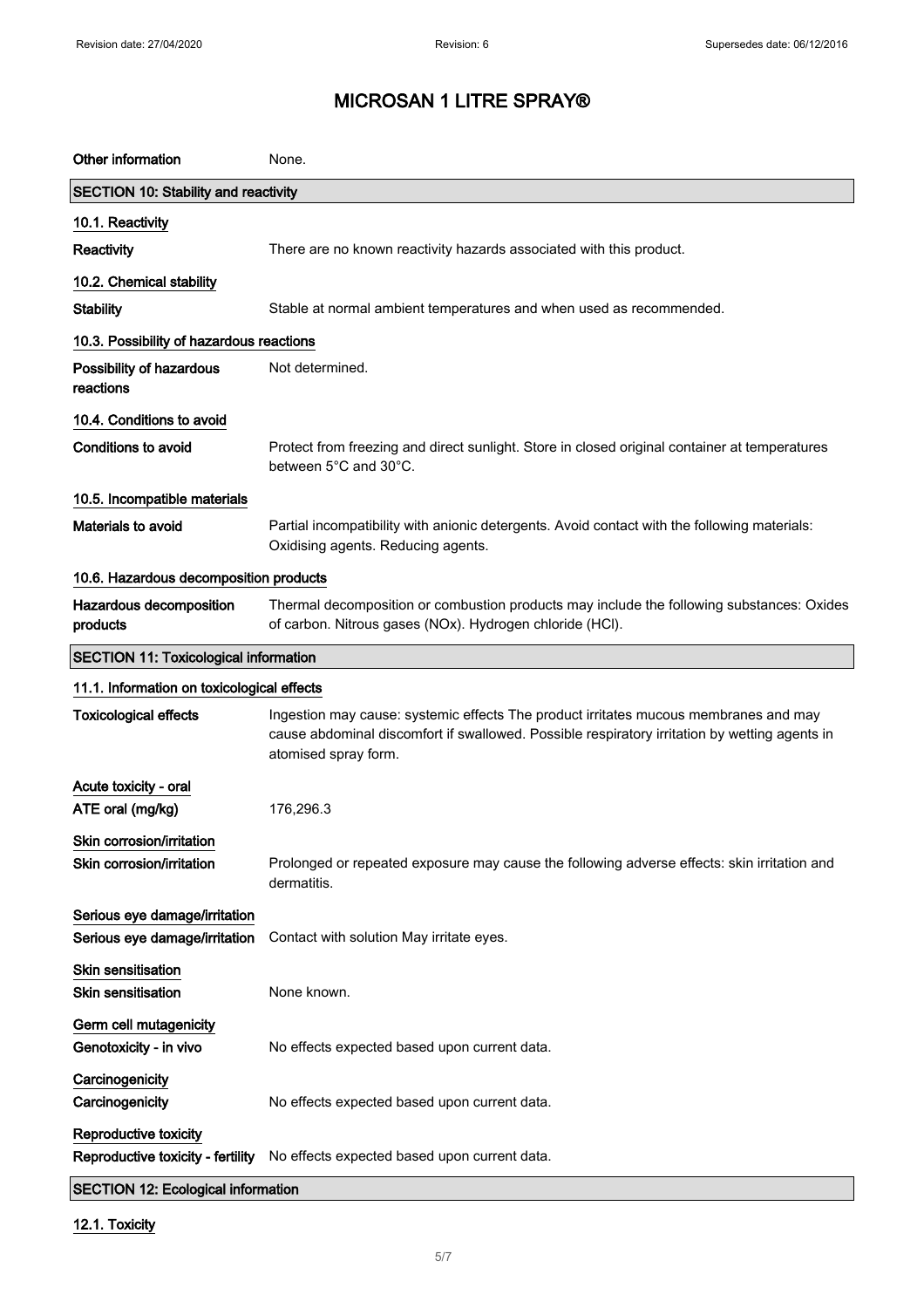#### 12.2. Persistence and degradability

Persistence and degradability The surfactant(s) contained in this product complies(comply) with the biodegradability criteria as laid down in Regulation (EC) No. 648/2004 on detergents. Data to support this assertion are held at the disposal of the competent authorities of the Member States and will be made available to them at their direct request, or at the request of a detergent manufacturer.

## 12.3. Bioaccumulative potential Bioaccumulative potential Not known. Partition coefficient Not determined. 12.4. Mobility in soil Mobility **Mobility** The product is soluble in water. 12.5. Results of PBT and vPvB assessment Results of PBT and vPvB assessment This product does not contain any substances classified as PBT or vPvB.

#### 12.6. Other adverse effects

Other adverse effects Mone known

#### SECTION 13: Disposal considerations

#### 13.1. Waste treatment methods

Disposal methods Dispose of waste to licensed waste disposal site in accordance with the requirements of the local Waste Disposal Authority. Empty containers should be rinsed with water then crushed and disposed of at legal waste disposal site.

#### SECTION 14: Transport information

#### 14.1. UN number

Not classified for transportation.

#### 14.2. UN proper shipping name

None.

#### 14.3. Transport hazard class(es)

None.

#### ADR/RID class

**IMDG** class

## 14.4. Packing group

None.

#### 14.5. Environmental hazards

Environmentally hazardous substance/marine pollutant No.

#### 14.6. Special precautions for user

None.

#### 14.7. Transport in bulk according to Annex II of MARPOL and the IBC Code